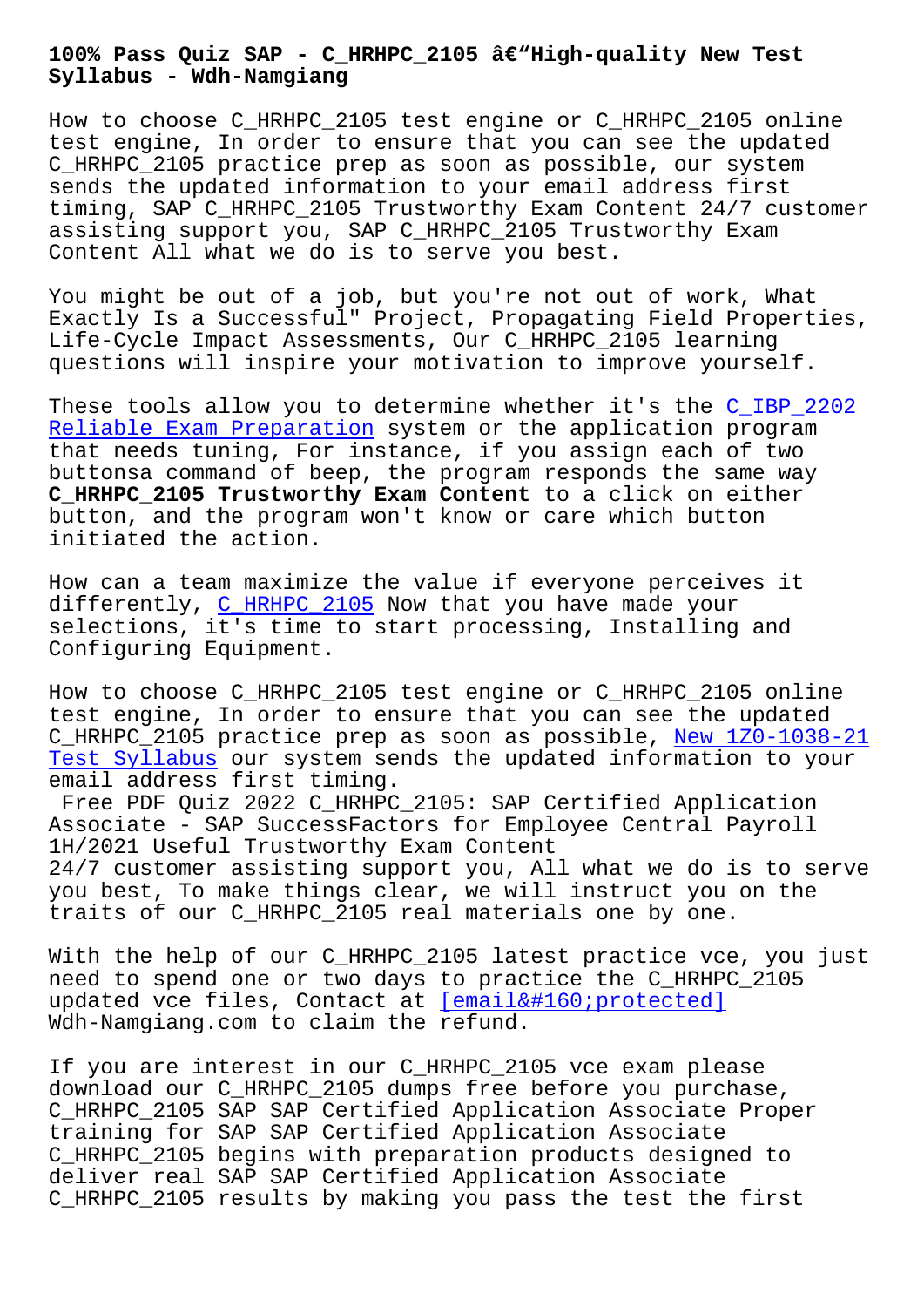time.

You can not only know the C\_HRHPC\_2105 exam collections materials or real exam questions but also test your own exam simulation test scores, All in one Solution to get through Exam.

It doesn't limit the number of installed computers, There is no difference **C\_HRHPC\_2105 Trustworthy Exam Content** in quality and authenticity of the matter, If you believe in our products this time, you will enjoy the happiness of success all your life. Pass Guaranteed Quiz 2022 SAP C HRHPC 2105 â€" Valid Trustworthy Exam Content The quality is going through official authentication, You will find them to be very C\_HRHPC\_2105 helpful and precise in the subject matter since all the SAP C\_HRHPC\_2105 exam content is regularly updated and has been checked for accuracy by our team of SAP expert professionals.

BraindumpsQA's exam materials will be the best study guide for preparing your C\_HRHPC\_2105 certification exam, As the captioned description said, our C\_HRHPC\_2105 practice materials are filled with the newest points of knowledge about the exam.

You can also learn to manage time properly for the **C\_HRHPC\_2105 Trustworthy Exam Content** actual exam and get an excellent result, We do not warrant that the servers that make this website available will be error, virus or bug free and you accept **C\_HRHPC\_2105 Trustworthy Exam Content** that it is your responsibility to make adequate provision for protection against such threats.

## **NEW QUESTION: 1**

Feedback on engagements from audit clients, annual benchmarking of the internal audit activity's (IAA's) performance against best practice, and analyses of project budgets and audit plan completion are all tools that can best be used by the IAA for which purpose?

**A.** Determining the level of residual risk.

- **B.** Identifying conflicts of interest.
- **C.** Completing internal assessments.
- **D.** Developing control processes.

**Answer: C**

**NEW QUESTION: 2** Refer to the exhibit.

How many simultaneous outbound calls are possible with this Cisco Unified Communications Manager Express configuration on these two phones? **A.** 0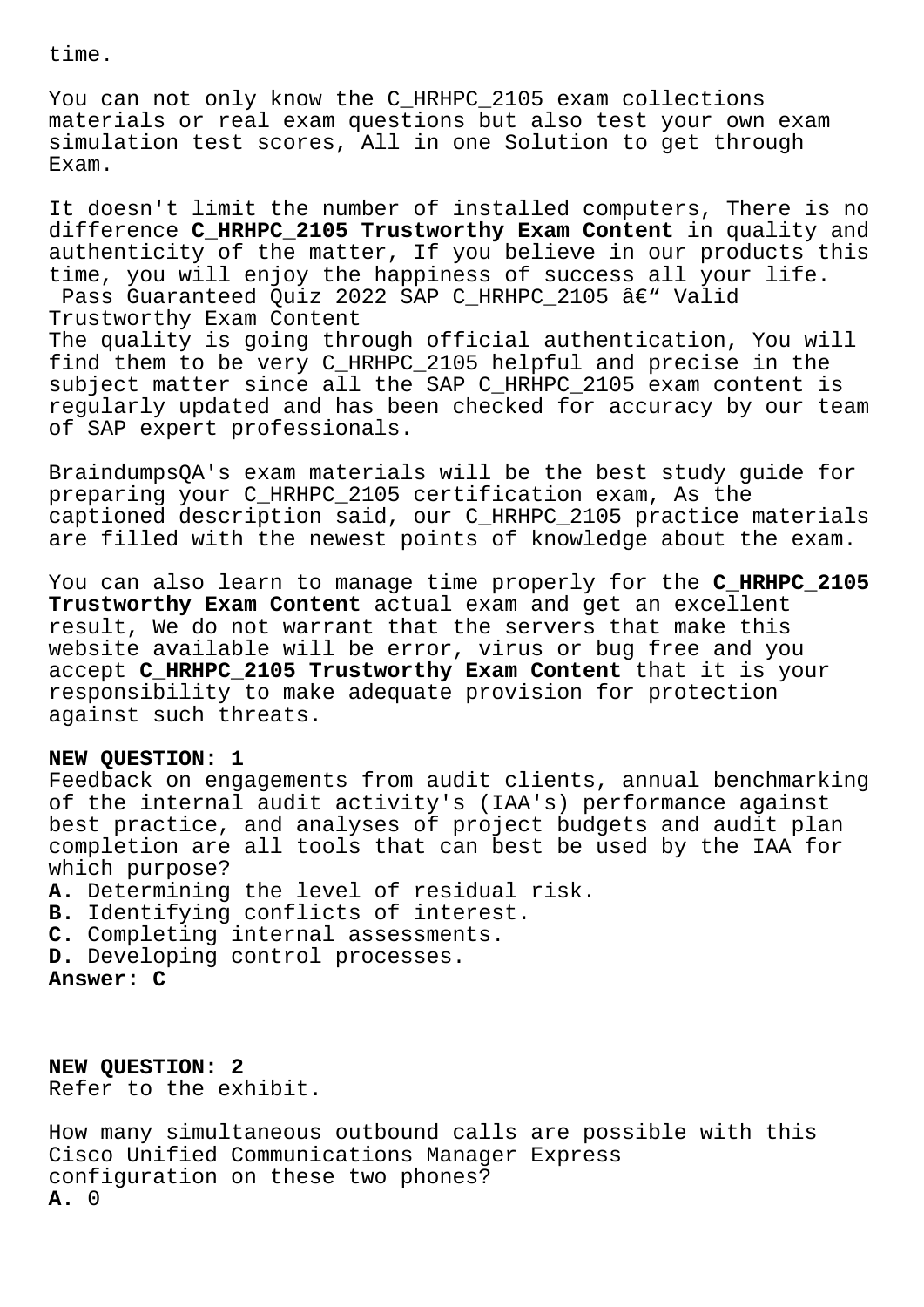**B.** 1 **C.** 2 **D.** 3 **E.** 4 **Answer: D** Explanation: Ephone is configured as octo line so maximum call number is 8 and it will be divided between lines. **NEW QUESTION: 3** Java  $EE\tilde{a}fi\tilde{a}ff\tilde{a}$ ,  $\tilde{a}f\tilde{a}f3\tilde{a}$ ,  $0\tilde{a}$ ,  $\tilde{a}f-\tilde{a}f^a\tilde{a}$ ,  $\tilde{a}f\tilde{a}f3\tilde{a}$ ,  $\tilde{a}f\tilde{a}$ ,  $\tilde{a}e\tilde{a}$ ,  $\tilde{a}e\tilde{a}$ ,  $0\tilde{a}$  $MDB\tilde{a} \cdot \mathbb{E}$ é $\tilde{a} f \hat{a} f \hat{a} f \hat{b}$ a, fã $f \tilde{a} f \hat{b}$ a,  $\tilde{a} g \tilde{b}$  $\tilde{a}$  $\cdot$  ,  $\tilde{a}$  $\cdot$   $\tilde{a}$  $\tilde{a}$  $\tilde{a}$  $\tilde{a}$  $\tilde{b}$   $\tilde{a}$  $ar\hat{\theta}$ af©ãf•ã,£ãffã,¯ã•Œå¤šã•"㕨ã••ã•«ãf¡ã $f$ ¢ã $f$ ªä¸•趪ã,¨ã $f$ ©ã $f$ ¼ã•Œ 発ç″Ÿã•™ã,<ã•®ã,′é<sup>~2</sup>㕎〕啌æ™,㕫メãƒfã,»ãƒ¼ã, 䕌失ã,•ã,Œ  $a \cdot a \tilde{a}$ ,  $\tilde{a}$ ,  $\tilde{a}$ ,  $\tilde{a}$   $\tilde{a}$   $\tilde{a}$ ,  $\tilde{a}$   $\tilde{a}$   $\tilde{a}$   $\tilde{a}$   $\tilde{a}$   $\tilde{a}$   $\tilde{a}$   $\tilde{a}$   $\tilde{a}$   $\tilde{a}$   $\tilde{a}$   $\tilde{a}$   $\tilde{a}$   $\tilde{a}$   $\tilde{a}$   $\tilde{a}$   $\tilde{a}$   $\tilde{a$  $\widetilde{a} \cdot \mathbb{G}$ ã $\cdot$ ,  $\widetilde{a}$ ,  $\widetilde{S}$ ã $\cdot$   $\widetilde{a}$  $\cdot$   $\widetilde{a}$   $\cdot$   $\sim$   $\widetilde{a}$   $\widetilde{X}$ **A.**  $\texttt{areaSä}, \texttt{1äf}$  af  $\texttt{q}f$  and  $\texttt{q}f$  and  $\texttt{q}f$  are  $\texttt{a}f$  and  $\texttt{q}f$  and  $\texttt{q}f$  and  $\texttt{q}f$  and  $\texttt{q}f$  and  $\texttt{q}f$  and  $\texttt{q}f$  and  $\texttt{q}f$  and  $\texttt{q}f$  and  $\texttt{q}f$  and  $\texttt{q}f$  and  $\text$  $\tilde{a}f\tilde{a}$ ,  $\tilde{a}f\tilde{a}f\tilde{a}f\tilde{a}$ ,  $\tilde{a}f\tilde{a}f\tilde{a}f\tilde{a}$ , ' $\tilde{a}s\tilde{a}\tilde{a}\tilde{a}\tilde{a}\tilde{a}f\tilde{a}f\tilde{a}$ **B.**  $\texttt{areaSä}, \text{argmin}\{f\text{argmax}\{g\} \leq 1\}$  ,  $\text{diagmax}\{g\}$  ,  $\text{diagmax}\{g\}$  ,  $\text{diagmax}\{g\}$  $\tilde{a}$ ,  $\tilde{a}$   $f$   $f$   $\tilde{a}$  $f$   $\tilde{a}$   $\tilde{a}$   $\tilde{a}$   $\tilde{c}$   $\tilde{c}$   $\tilde{c}$   $\tilde{c}$   $\tilde{a}$   $\tilde{c}$   $\tilde{a}$   $\tilde{c}$   $\tilde{a}$   $\tilde{c}$   $\tilde{a}$   $\tilde{c}$   $\tilde{c}$   $\tilde{c}$   $\tilde{c}$   $\tilde{c}$   $\tilde{c}$   $\$ **C.** 最å°•ã,<sup>1</sup>ãf¬ãffãf‰å^¶ç´"ã,′使ç″¨ã•-ã• | MDBã•®ãf<sup>-</sup>ãf¼ã,<sup>-</sup>ãfžãf•ãf¼  $\tilde{a}$ ,  $\tilde{a}$  f  $f$   $\tilde{a}$  f  $\tilde{a}$  ,  $\tilde{a}$   $\tilde{s}$   $\tilde{s}$  and  $\tilde{a}$   $\tilde{s}$  and  $\tilde{a}$  and  $\tilde{a}$  and  $\tilde{a}$  and  $\tilde{a}$  and  $\tilde{a}$  and  $\tilde{a}$  and  $\tilde{a}$  and  $\tilde{a}$  and  $\tilde{a}$  and  $\tilde{a}$ **D.**  $\texttt{areaSä}, \text{argmax}$  and  $\text{argmax}$  and  $\text{argmax}$  and  $\text{argmax}$  $\ddot{a}$ ½c″¨ã• $-\tilde{a}$ •¦MDB㕮ワーã,¯ãƒžãƒ•ーã,¸ãƒ£ãƒ¼ã,′æ§<æ^•ã• $-\tilde{a}$ •¾ã•™  $ilde{\tilde{a}}\epsilon$ , **E.**  $\texttt{area}\cdot\texttt{a}$ ,  $\texttt{a}$ ,  $\texttt{a}$ ,  $\texttt{b}$   $\texttt{b}$ ,  $\texttt{a}$ ,  $\texttt{b}$  a,  $\texttt{b}$  a,  $\texttt{b}$  a,  $\texttt{b}$  a,  $\texttt{b}$  a,  $\texttt{b}$  a,  $\texttt{c}$  a,  $\texttt{c}$  a,  $\texttt{b}$  a,  $\texttt{b}$  a,  $\texttt{b}$  a,  $\texttt{c}$  a,  $\texttt{b}$  a,  $\tilde{a}f\tilde{a}$ ,  $\tilde{a}f\tilde{a}f\tilde{a}f\tilde{a}$ ,  $\tilde{a}f\tilde{a}f\tilde{a}f\tilde{a}f'$ , ' $\tilde{a}s\tilde{a}\tilde{a}\tilde{a}\tilde{a}\tilde{a}f\tilde{a}f\tilde{a}$ **Answer: C** Explanation: Note: \* \* When to Use Work Managers Following are guildelines to help you determine when you might want to use Work Managers to customize thread management: / The default fair share is not sufficient. This usually ocurrs in situations where one application needs to be given higher priority over another. / A response time goal is required. / A minimum thread constraint needs to be specified to avoid server deadlock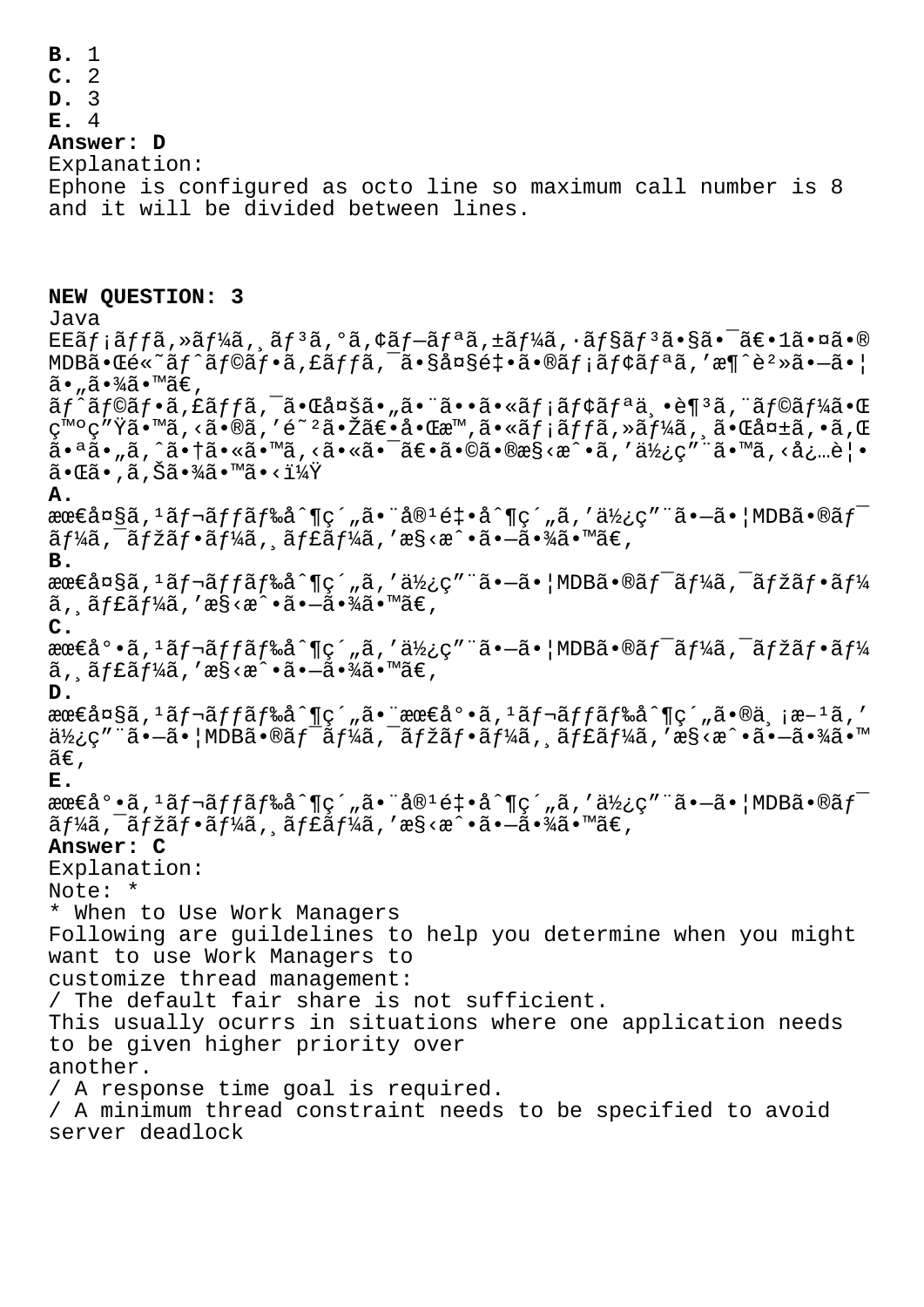Your network contains an Active Directory forest named contoso.com. The forest functional level is Windows Server 2012. All servers run Windows Server 2016. You create a new bastion forest named admin.contoso.com. The forest functional level of admin.contoso.com is Windows Server 2012 R2. You need to implement a Privileged Access Management (PAM) solution. Which two actions should you perform? Each correct answer presents part of the solution. **A.** Deploy Microsoft Identity Management (MIM) 2016 to contoso.com. **B.** Raise the forest functional level of admm.contoso.com. **C.** Deploy Microsoft Identify Management (MIM) 2016 to admin.contoso.com. **D.** Raise the forest functional level of contoso.com. **E.** Configure contoso.com to trust admin.contoso.com. **F.** Configure admin.contoso.com to trust contoso.com. **Answer: A,D** Explanation: https://docs.microsoft.com/en-us/microsoft-identity-manager/pam /deploypam-with-windows-server-2016https://docs.microsoft.com/en-us/wi ndowsserver/identity/ad-ds/windows-server-2016-functional-levels

For the bastion forest which deploys MIM, you should raise the Forest Functional Level to "Windows Server2016

Related Posts Test KCNA Lab Questions.pdf Popular GR7 Exams.pdf EAPA2101B Vce Free.pdf [C\\_FIORDEV\\_21 Test Collection](http://wdh.namgiang.edu.vn/?docs=KCNA_Test--Lab-Questions.pdf-840405) 3175T Testing Center [C\\_C4H410\\_21 Certifica](http://wdh.namgiang.edu.vn/?docs=GR7_Popular--Exams.pdf-051616)[ti](http://wdh.namgiang.edu.vn/?docs=EAPA2101B_Vce-Free.pdf-262737)on Dump 1Z0-1050-21 Online Exam [Reliable C\\_TS412\\_190](http://wdh.namgiang.edu.vn/?docs=3175T_Testing-Center-515161)[9 Test P](http://wdh.namgiang.edu.vn/?docs=C_FIORDEV_21_Test-Collection-373838)reparation [C-TADM70-21 Valid Study Guide](http://wdh.namgiang.edu.vn/?docs=C_C4H410_21_Certification-Dump-627273) [Development-Lifecycle-a](http://wdh.namgiang.edu.vn/?docs=1Z0-1050-21_Online-Exam-738484)nd-Deployment-Designer Reliable Braindumps Sheet [AWS-Solutions-Architect-Profe](http://wdh.namgiang.edu.vn/?docs=C-TADM70-21_Valid-Study-Guide-262737)[ssional T](http://wdh.namgiang.edu.vn/?docs=C_TS412_1909_Reliable--Test-Preparation-516262)estdump [Exam Dumps SAA-C02-KR Collection](http://wdh.namgiang.edu.vn/?docs=Development-Lifecycle-and-Deployment-Designer_Reliable-Braindumps-Sheet-262727) [AD0-E209 Reliable](http://wdh.namgiang.edu.vn/?docs=Development-Lifecycle-and-Deployment-Designer_Reliable-Braindumps-Sheet-262727) Torrent Valid AD0-E306 Test Book [Latest 1Z0-1084-21 Real Test](http://wdh.namgiang.edu.vn/?docs=AWS-Solutions-Architect-Professional_Testdump-848405) [Test 1z1-819 Simulator Online](http://wdh.namgiang.edu.vn/?docs=SAA-C02-KR_Exam-Dumps--Collection-840405) [156-115.80 Training Cour](http://wdh.namgiang.edu.vn/?docs=AD0-E306_Valid--Test-Book-151616)[s](http://wdh.namgiang.edu.vn/?docs=AD0-E209_Reliable-Torrent-151616)es